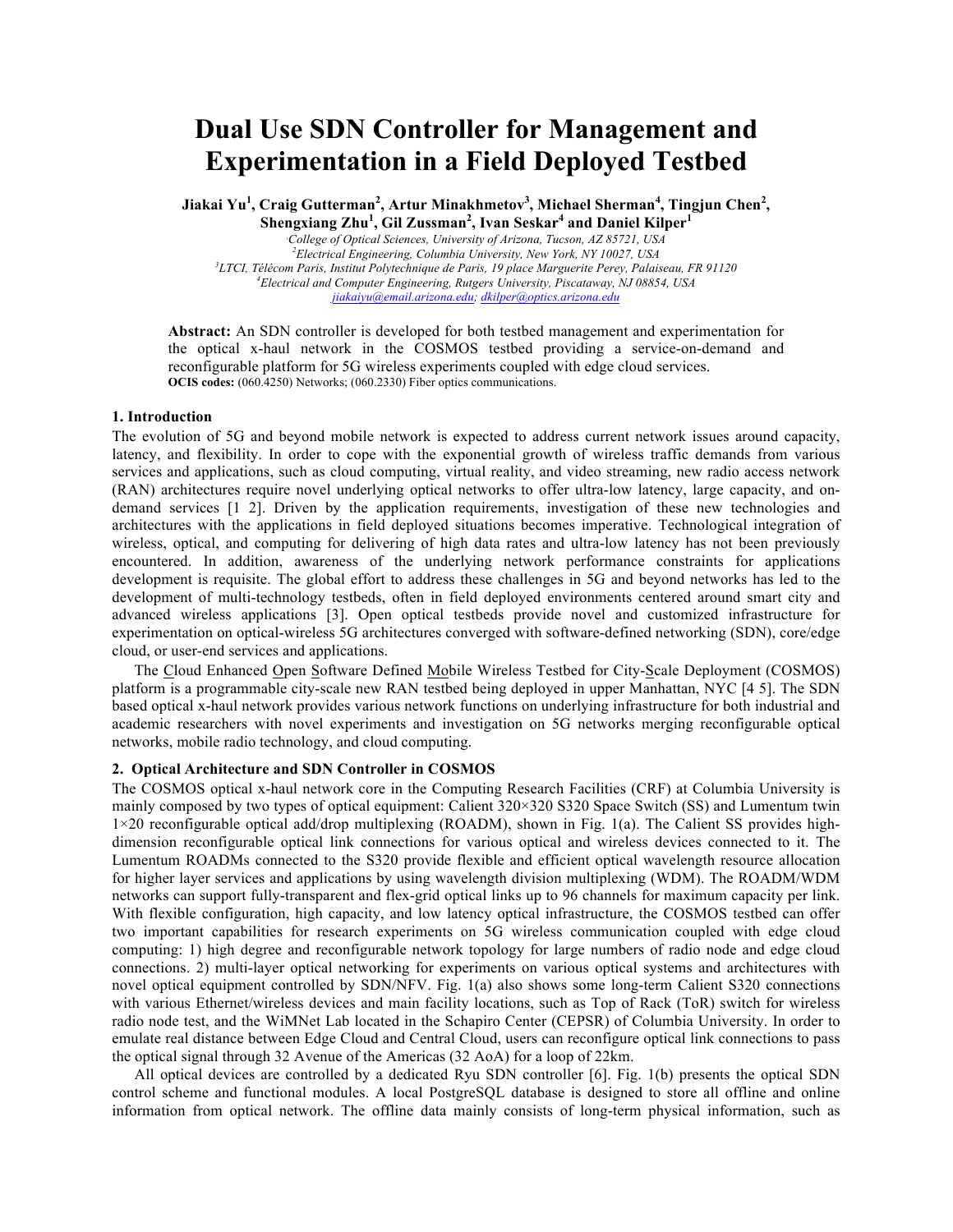device/location IP, device type, and fixed fiber links. The online data are abstracted from the Ryu SDN controller to assist controller functions such as topology reconfiguration, optical Label-Switched Path (OLSP) backup, and network recovery. The Ryu SDN controller initializes with network data from PostgreSQL offline data (normal startup) or online data (network recovery), and then saves all network information to its Traffic Engineering Database (TED) to avoid slow read processing from PostgreSQL during network control. The TED maintains all traffic, light-path, and physical layer information of all optical devices in the testbed. Network Monitoring, Domain Control & Management, and Path Computation modules collaborate with TED to handle all setup events on the optical physical layer. The Domain Control & Management is the core logical control module that deals with all northbound events from user/application via HTTP/JSON and all southbound events from the physical layer via various protocols depending on devices. The Path Computation module obtains network resource and runs Routing and Wavelength Assignment (RWA) for optical light-path and switching setup. For optical controllable components in COSMOS, the Calient S320 is controlled through OpenFlow/Telnet and the Lumentum ROADM is controlled through NETCONF/YANG. The physical functional control modules are presented in Fig. 1(c). With the Ryu SDN controller, Calient S320 SS and Lumentum ROADMs can be reconfigured to support various optical connection requirements from connected servers and research devices through the top-layer user/application.



Fig. 1. (a) COSMOS Optical Network at Columbia University. (b) Ryu SDN controller design. (c) SDN controllable optical physical layer components.

### **3. Light-path Setup and Optical Space Switching with SDN Control in COSMOS**

Fig. 2(a) shows the optical devices that we deployed in CRF at Columbia University. The SDN controller can handle two main types of operations on the COSMOS optical physical layer: 1) light-path connection setup, and 2) optical space switching setup. For light-path connection configuration, a user can request a service for new light-path connections or established light-path connections. Fig. 2(b) illustrates the light-path connections handled by the SDN controller. With request information provided by users, the SDN controller executes a series of procedures such as user identity/credential validation, TED information retrieve, RWA, and OLSP setup request. The Lumentum ROADM will receive the OLSP setup request with information including assigned ID, port connection, uni-direction/bi-direction, channel frequency, and bandwidth requirement and a successful setup will update the TED and PostgreSQL database and user/application.

Optical space switching is a featured function of the COSMOS optical platform that allows for novel topology reconfiguration and device insertion. The optical space switching procedure is illustrated in Fig. 2(c). When an optical space switching request is sent to the SDN controller, regular authentication and logical control is performed including the light-path connection setup request. The space switching operation can be directly applied on the Calient S320 if there is no protected OLSP light-path along the S320 link that will be disconnected by space switching. This type of space switching is called fast space switching that usually happens when a few S320 links